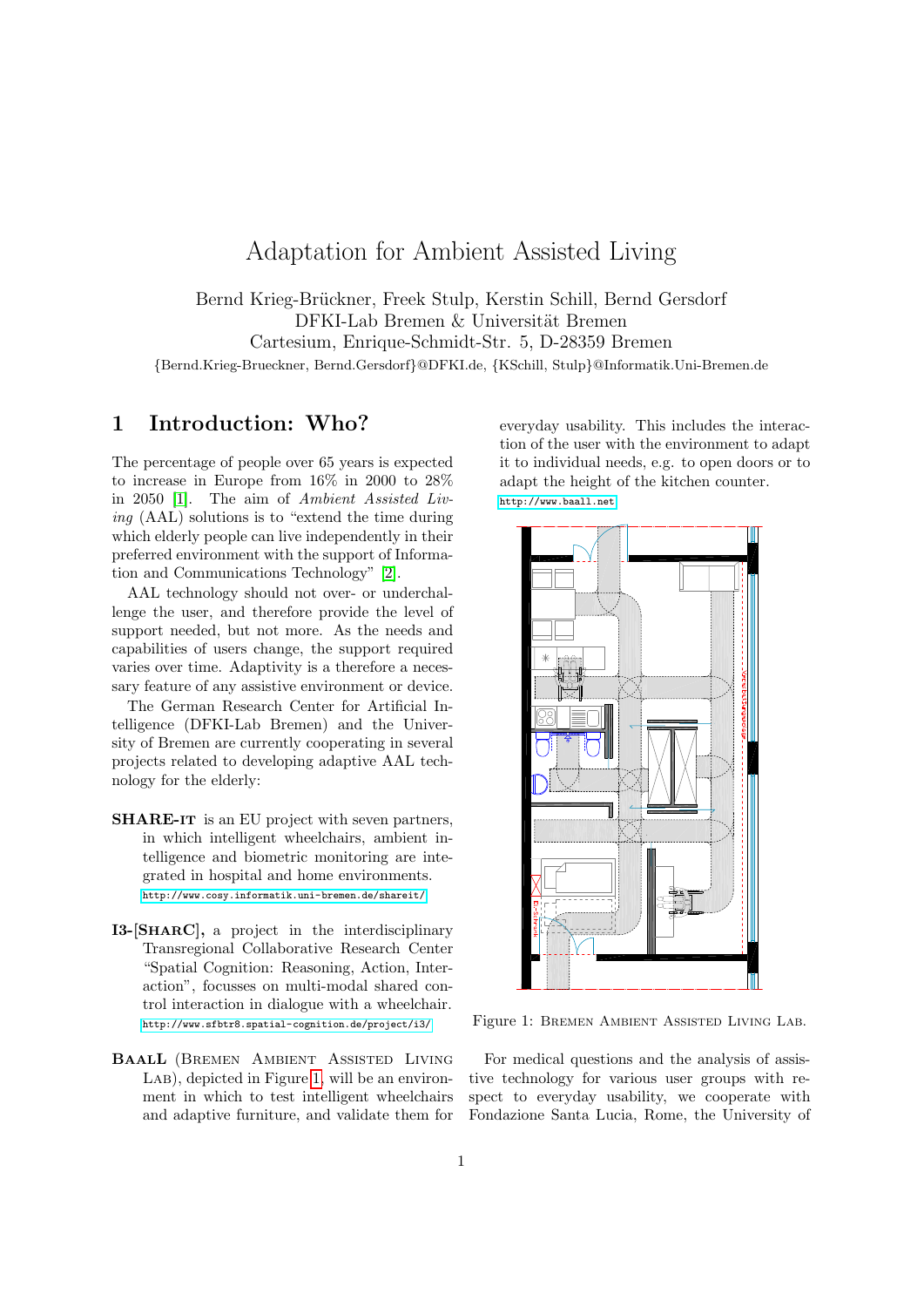Göttingen and Stiftung Friedehorst, Bremen.

In this paper, we give an integrated high-level overview of these ongoing projects. First, we present methods for determining the right level of support on different time-scales. Then, we describe how the required adaptations are (or will be) achieved with respect to the user's mobility (intelligent robotic wheelchairs and walkers), the interaction (multi-modal interfaces), and the environment (adaptive furniture and ambient intelligence).

#### 2 Adaptation: When?

A senior-to-be, or "senior-in-waiting"<sup>[1](#page-1-0)</sup>, , is expectantly approaching a new phase of life. But what will the future hold in store? How to prepare for every eventuality, every possible affliction or impairment of old age?

An overwhelming desire of most seniors is to stay in their home. To avoid having to move when the actual transition from "senior-to-be" to"senior" occurs (or later if sufficient modifications are impossible), the senior-to-be should plan in time; the barrier to reside in the intentionally last home should be as low and the actual move into it as early as possible — a late move may be very cumbersome and hard, in fact too late. Thus the solution now is design for later adaptation. In the next section, we describe in which ways the house can be prepared for the transition from senior-to-be to senior.

Long-term changes in user profile. The increasing number of seniors leads to an increased prevalence of chronic morbidity and disability [\[8\]](#page-2-2). AAL is therefore particularly useful for seniors with disabilities. Due to frailty and the progression of diseases, the needs of disabled users change over the months/years. Such changes are determined by having doctors regularly assess the patients with respect to a set of standardized evaluation scales, as part of a Comprehensive Geriatric Assessment [\[10\]](#page-2-3). The performance of the patient on these scales are made available to the system.

Short-term changes in the cognitive state. Due to stress or off-phases (a symptom of many types of dementia), cognitive and motor abilities of the user may temporarily decrease. The interaction modalities and level of support must be increased during these phases.

We will determine the cognitive state of the user with a biometric sensor module. This module consists of a set of sensors that record biometric signals such as pulse and skin conductivity. The actual device is quite small, and can be worn as a wrist watch. Signals are transmitted with a wireless connection. These signals will be mapped to a set of cognitive states techniques. Note that this module must take the user profile into account, as different (combinations of) disabilities, diseases and medications require different signal interpretations.

#### 3 Adaptation: What?

Mobility adaptation. The Bremen smart wheelchair ROLLAND  $[4, 5, 9, 7]$  $[4, 5, 9, 7]$  $[4, 5, 9, 7]$  $[4, 5, 9, 7]$  safely avoids obstacles and can move autonomously along corridors. As an assistive device, is intended to compensate the user's physical or cognitive impairments and is adapted to the particular user in an initial configuration phase. Note that such an assistant should only compensate as far as necessary; for example, it should not be autonomous if the user can drive him/herself. In this case, it only guides in analogy to car navigation systems. However, when the user does not feel well, Rolland changes level of support and navigation mode to provide more autonomy, depending on the recommendations of the biometric sensor module. Similarly, the INTELLIGENTWALKER will guide a user with lack of short-term memory, e.g. to their friend's apartment – and back.

Interaction adaptation. ROLLAND provides several interaction modalities, configured to the user's needs: in addition to the standard joystick, a head joystick (for the paraplegic); instead of the usual "quantitative" joystick a "qualitative" joystick to denote the general direction in which to go (for users with tremor etc.); a graphic interface to show directions and routes, with a touch screen for gestures; a natural language interface for dialogue with deep semantic interpretation; etc. [\[9,](#page-2-6) [3,](#page-2-8) [7,](#page-2-7) [6\]](#page-2-9).

Environment adaptation. Another challenge is adapting to a dynamically changing environment,

<span id="page-1-0"></span> $1$  "senior in spe" in German